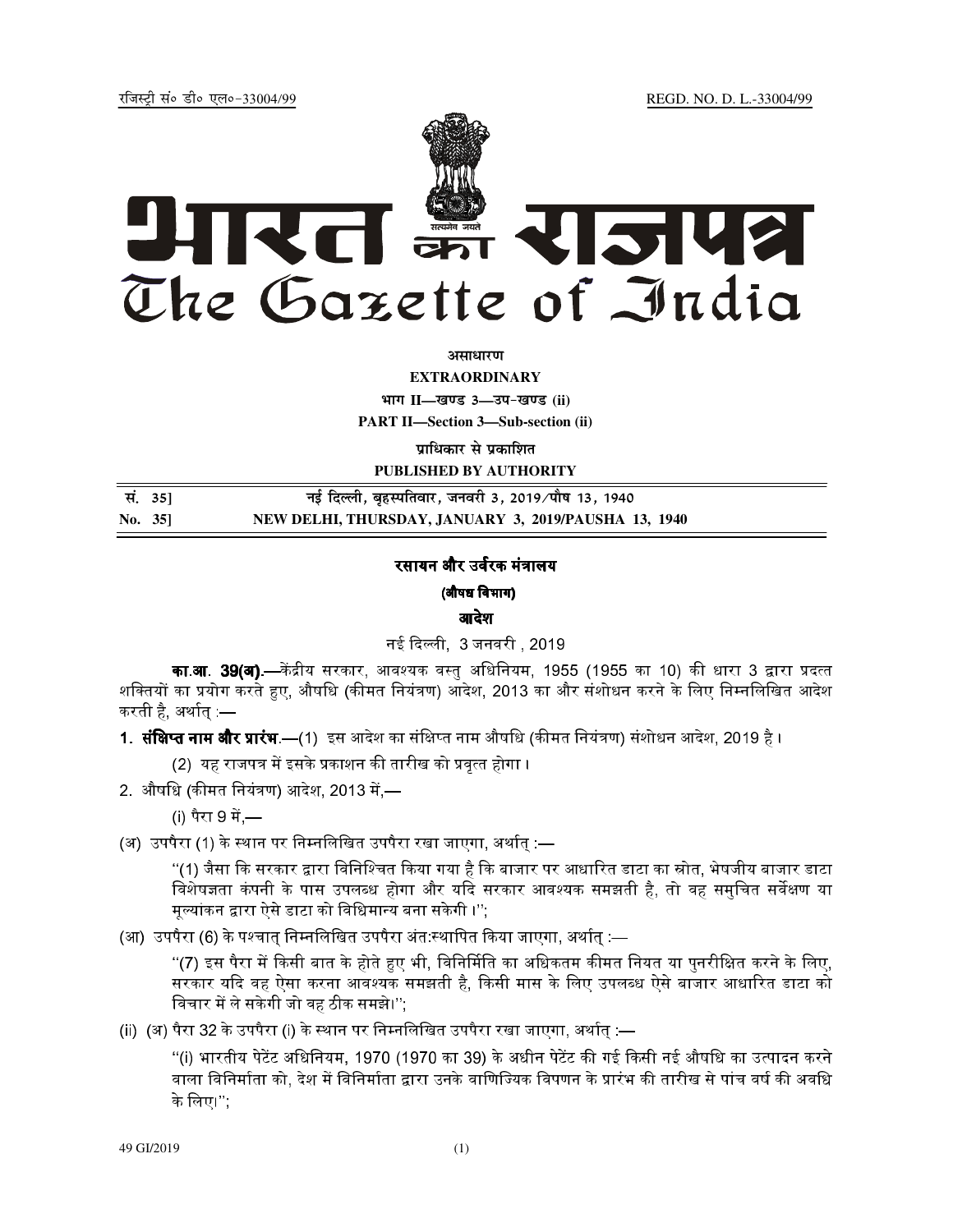(आ) ज्यपैरा (iii) के पश्चात् निम्नलिखित उपपैरा अंत:स्थापित किया जाएगा, अर्थात् :—

''(iv) स्वास्थ्य और परिवार कल्याण मंत्रालय, भारत सरकार द्वारा यथा विनिश्चित अन्यत्र रोगी के उपचार के लिए औषिधयां।''

[फा. सं. 31011/7/2018-नीित]

नवदीप रिणवा, संयुक्त सचिव

- **टिप्पण** : मूल आदेश भारत सरकार के राजपत्र, भाग II, खंड 3, उप-खंड (ii) में का.आ. सं. 1221(अ), तारीख 15 मई, 2013 द्वारा प्रकाशित किया गया था और तत्पश्चात् निम्नलिखित अधिसूचनाओं द्वारा उसका संशोधन किया गया था :—
	- (i) का.आ. सं. 686(अ), तारीख 9 मार्च, 2015;
	- (ii) का.आ. सं. 1233(अ), तारीख 8 मई, 2015;
	- (iii) का.आ. सं. 701(अ), तारीख 10 मार्च,2016;
	- (iv) का.आ. सं. 1192(अ), तारीख 22 मार्च, 2016; और
	- (v) का.आ. सं. 4100(अ), तारीख 21 दिसंबर, 2016 ।

## **MINISTRY OF CHEMICALS AND FERTILIZERS**

## **(Department of Pharmaceuticals)**

## **ORDER**

New Delhi, the 3rd January, 2019

**S.O. 39(E).**—In exercise of the powers conferred by section 3 of the Essential Commodities Act, 1955 (10 of 1955), the Central Government hereby makes the following order further to amend the Drugs (Prices Control) Order, 2013, namely:—

**1.** Short title and commencement.—(1) This Order may be called the Drugs (Prices Control) Amendment Order, 2019.

(2) It shall come into force on the date of its publication in the Official Gazette.

2. In the Drugs (Prices Control) Order, 2013,—

(i) in Paragraph-9,—

(A) for sub-paragraph (1), the following sub-paragraph shall be substituted, namely:—

"(1) The source of market based data shall be the data available with the pharmaceutical market data specializing company as decided by the Government and if the Government deems it necessary, it may validate such data by appropriate survey or evaluation.";

(B) after sub-paragraph (6), the following sub-paragraph shall be inserted, namely:—

"(7) Notwithstanding anything contained in this paragraph, for fixing or revising the ceiling price for formulations, the Government may, if it is necessary so to do, consider market based data available for any month, as deemed fit.";

(ii) (A) in Paragraph-32, for sub-paragraph (i), the following sub-paragraph shall be substituted, namely:—

"(i) a manufacturer producing a new drug patented under the Indian Patent Act, 1970 (39 of 1970), for a period of five years from the date of commencement of its commercial marketing by the manufacturer in the country.";

(B) after sub-paragraph (iii), the following sub-paragraph shall be inserted, namely:—

"(iv) Drugs for treating orphan diseases as decided by the Ministry of Health and Family Welfare, Government of India."

> [F. No. 31011/7/2018-Policy] NAVDEEP RINWA, Jt. Secy.